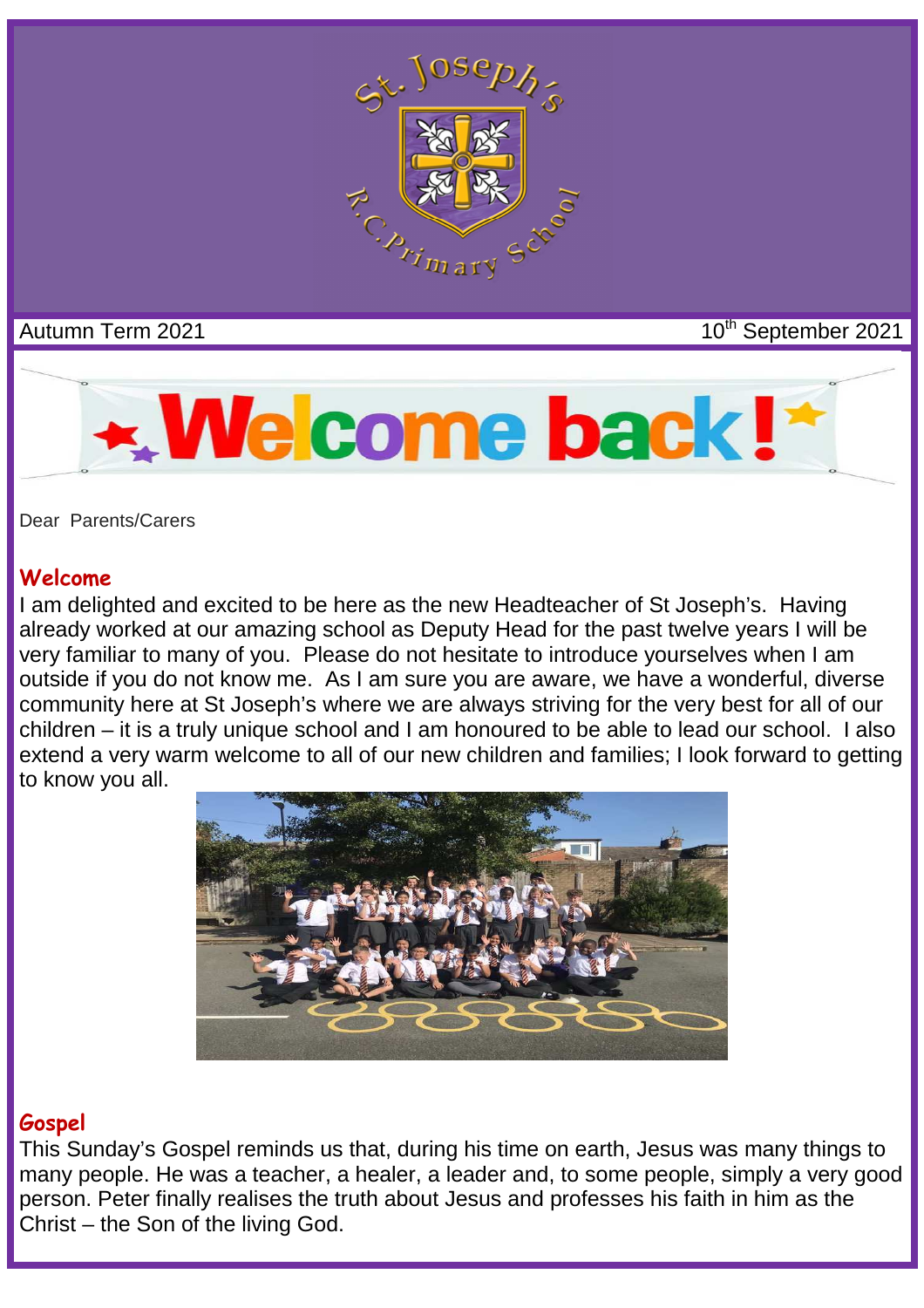This week's Wednesday word is **Jesus**. At the beginning of this new school year let Jesus enter into our hearts and take time to pray with your children every day.

## **Covid**

We are delighted to return to school with a lot more sense of normality. Our children no longer have to remain in their bubbles and can therefore enjoy much more freedom during playtimes and lunchtimes. How wonderful it was to see all of the children in the school hall for the first time in eighteen months earlier this week when we celebrated our Liturgical Prayer together. We are still being very careful to ensure there is not an outbreak of COVID and continue to clean the desks and sanitise regularly during the school day. We look forward to welcoming parents back into school later in the term when our classes will lead us in prayer (now known as Liturgical Prayer rather than Liturgy!) I would ask all of you to remain cautious and parents can choose whether or not to wear a mask in the yard.

## **Twitter**

We are sorry we have had to set up a new Twitter account as our old one stopped working and no matter how hard we tried we could not restart it. Please log into the new one: @StJosephsSR46HY

## **Reminders**



### Car parking

Please help us by not using the turning circle as a car park – it is drop off only, no waiting. Please use the church car park.

#### Dogs on school premises

We do not allow dogs on school premises unless they are guide dogs.

#### Scooters and bikes

Please do ride on bikes or scooters anywhere in the school grounds. We do not want anybody to be hurt.

#### Play Equipment

Children are not to be on play equipment at the beginning or end of the school day.

### **Liturgical Prayer**

Dates for Liturgical Prayer and Masses will follow very shortly when these have been finalised.

## **Nasal Flu Vaccination Programme**

Please return the Flu vaccination consent forms to school by Monday 13<sup>th</sup> September 2021. We, unfortunately, will be unable to accept any forms after this date. If you have any queries regarding the flu vaccine, please contact the school immunisation team on 0191 4028179.

### **Thank you**

We would like to thank all of the parents for their lovely gifts and kind words at the end of the summer term. You are all extremely thoughtful and very kind, however, we all thoroughly enjoy working with your children and this is our greatest gift.

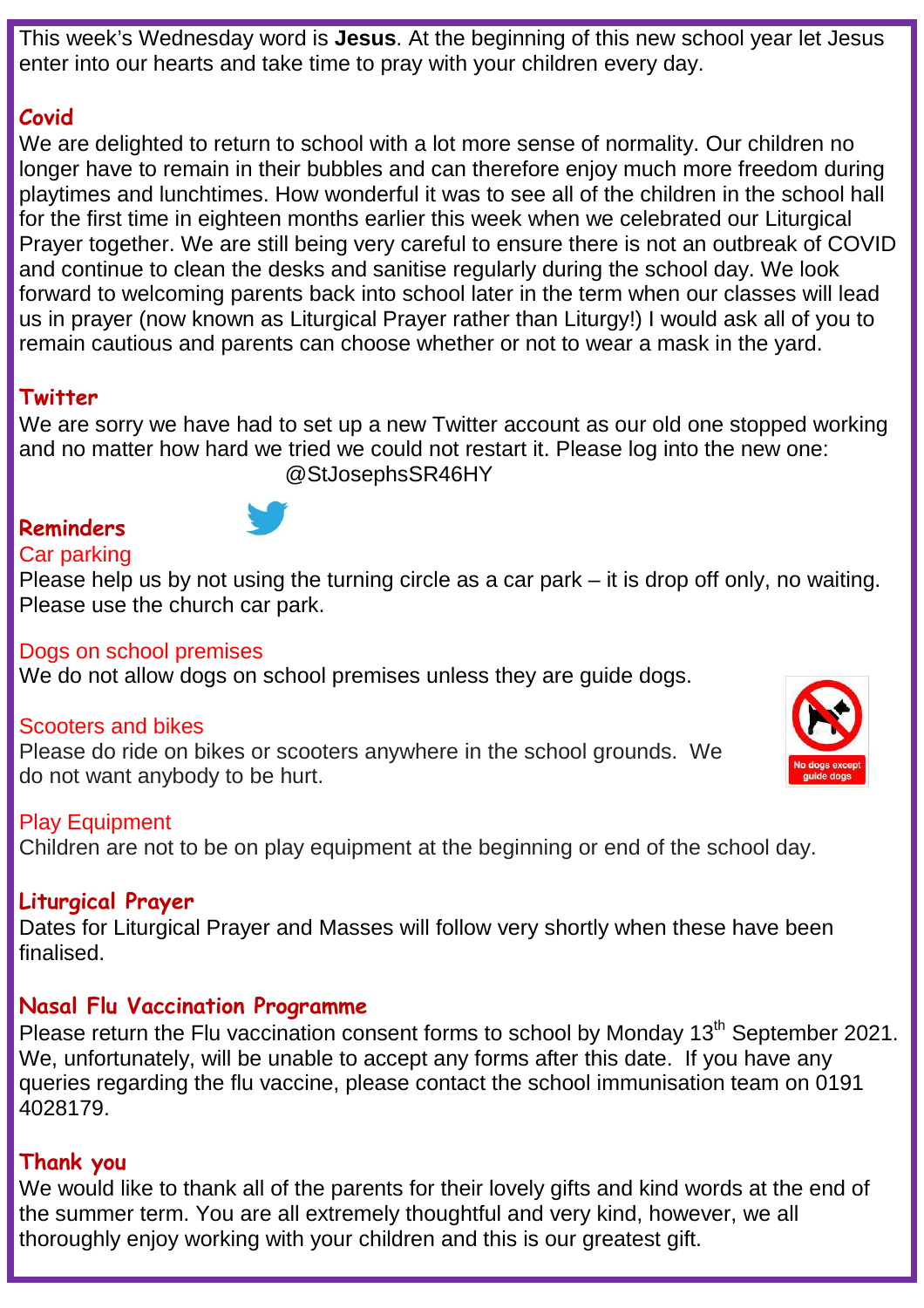# **Weekend Mass Times**

St. Patrick's Church: St. Anne & Holy Family Church: Sunday 11.00am

#### S M Brown

Headteacher

Saturday Vigil 5:30 pm Sunday Morning 9:30 am<br>Sunday 9.30am